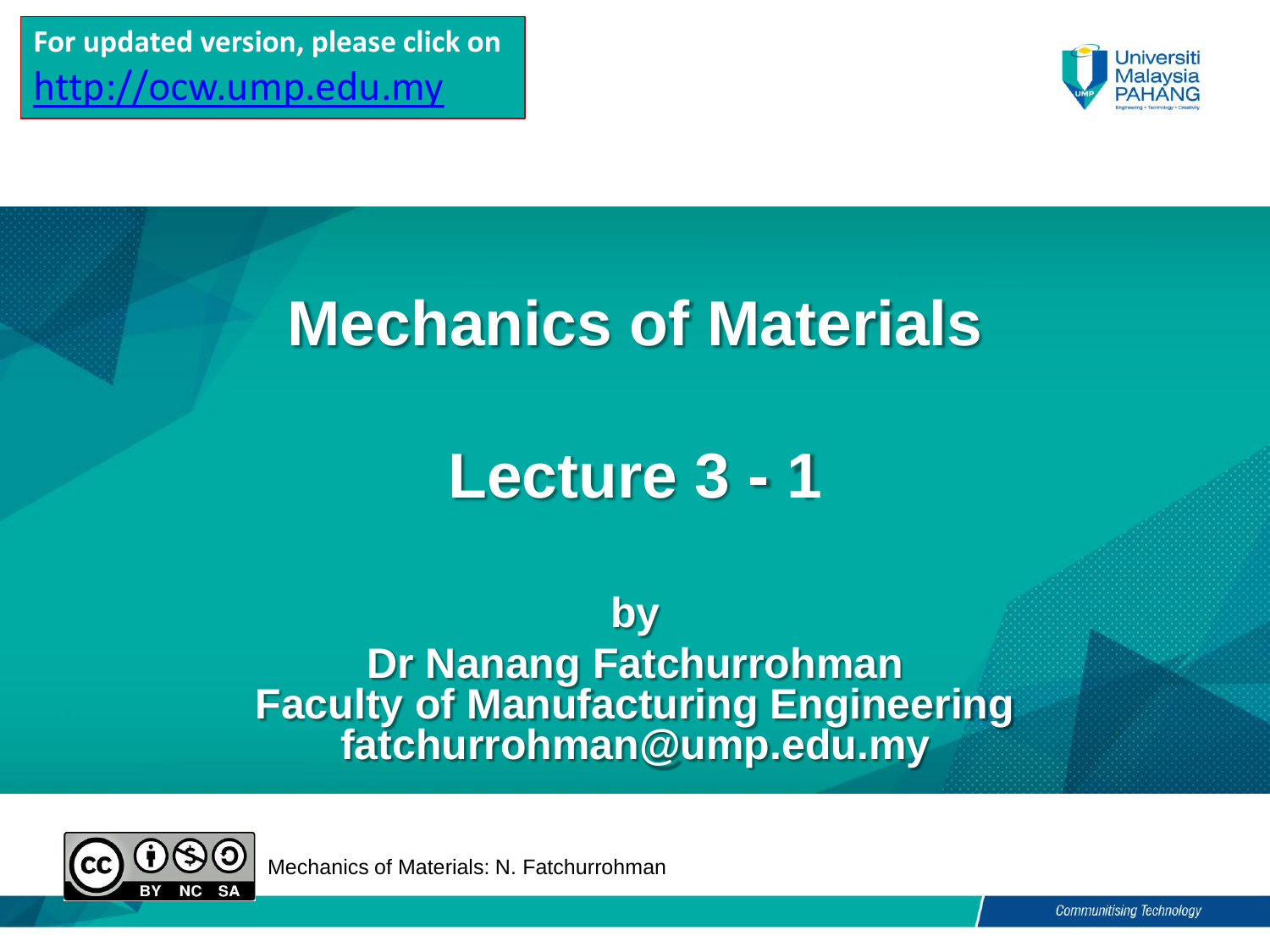## 1.0 INTRODUCTION

- This project use the application of an overhead crane, which also known as bridge crane. The design structure member of the crane undergo axial, shear and bending process when force is applied. The main function of this crane is to transfer a certain amount of load from a place to another. Overhead crane consist of many types and can be choose depending on customer requirement. The overhead crane comprises of parallel runways, with a traveling bridge, spanning the gap and, hoist, lifting component that travels along the bridge.
- Other type is, gantry crane (USA, ASME B30 series) where the bridge is rigidly supported on two or more legs running on a fixed rail at ground level.
- The applications of overhead cranes is commonly used in manufacturing or maintenance, as there are some critical factors such as, efficiency or downtime.
- This project has specify to analyse small scale of gantry crane beam behaviour when load been applied. The amount of load will be 200 kg (1962 N) Catia's Finite Element Analysis has been use to visualize the stress acting on the beam and the amount of stress will be calculated manually.

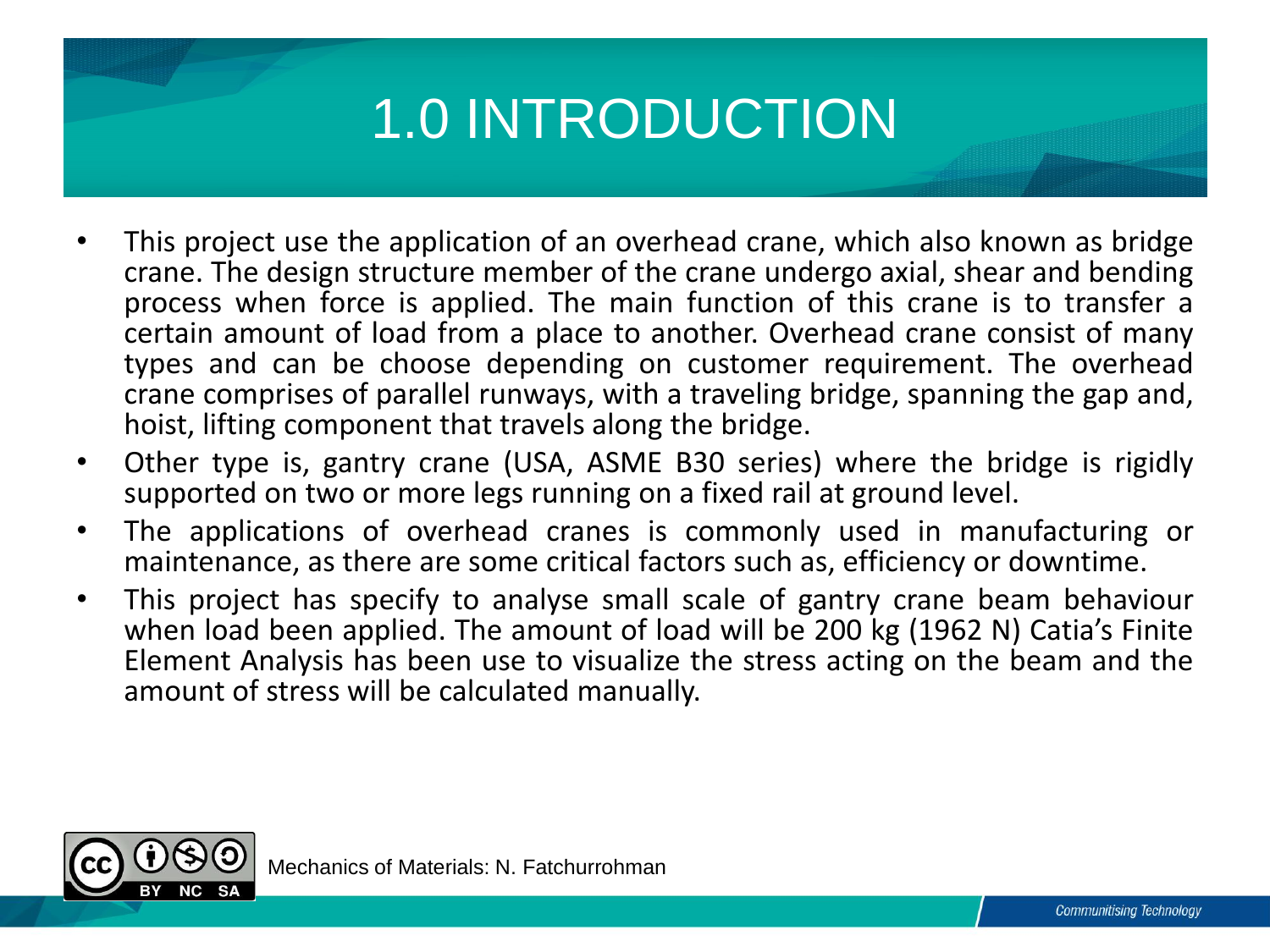



Figure 1 Goliath Crane



Mechanics of Materials: N. Fatchurrohman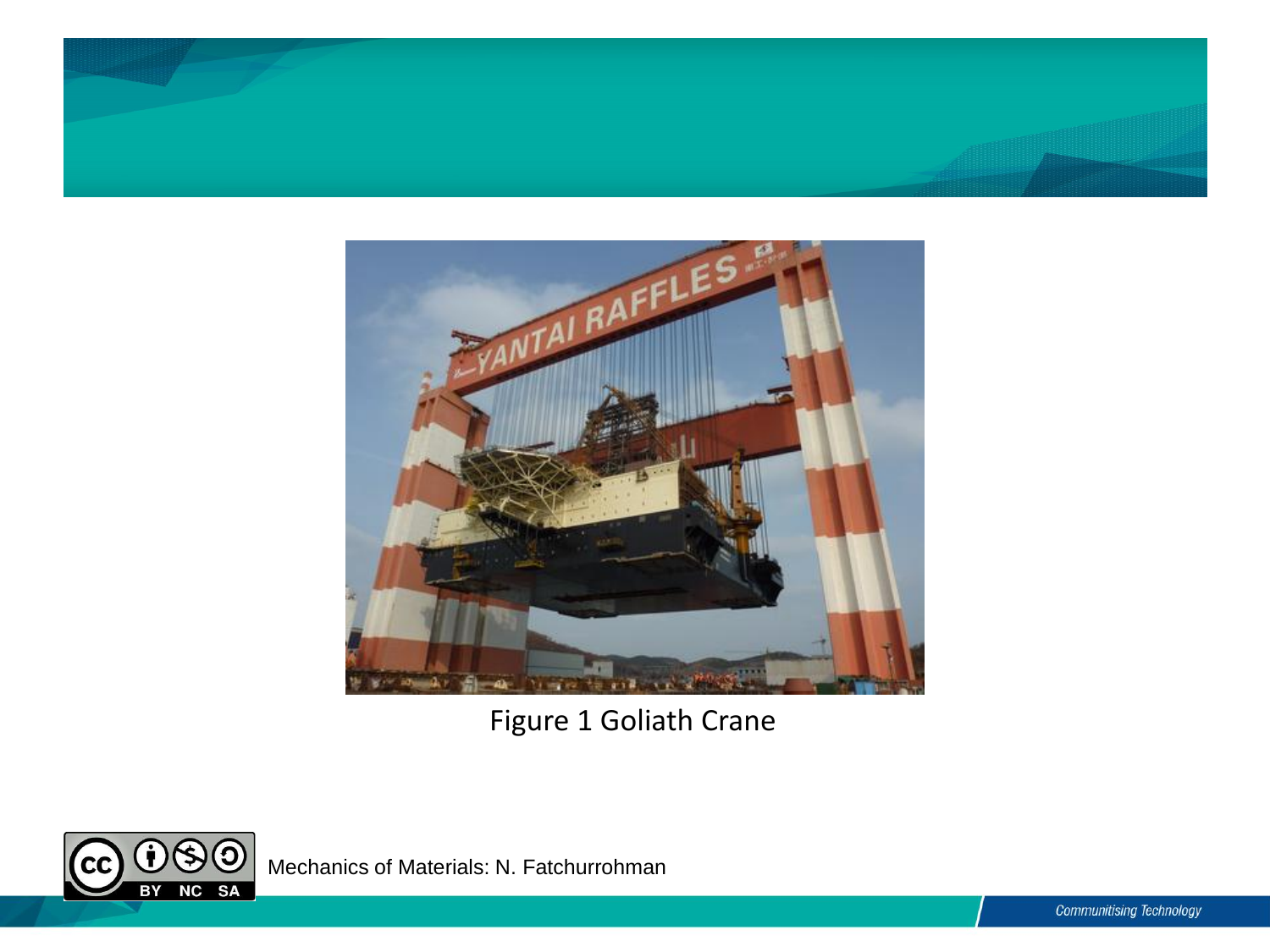### 1.1 GANTRY CRANE COMPONENTS



#### Figure 3 Gantry Crane Components



Mechanics of Materials: N. Fatchurrohman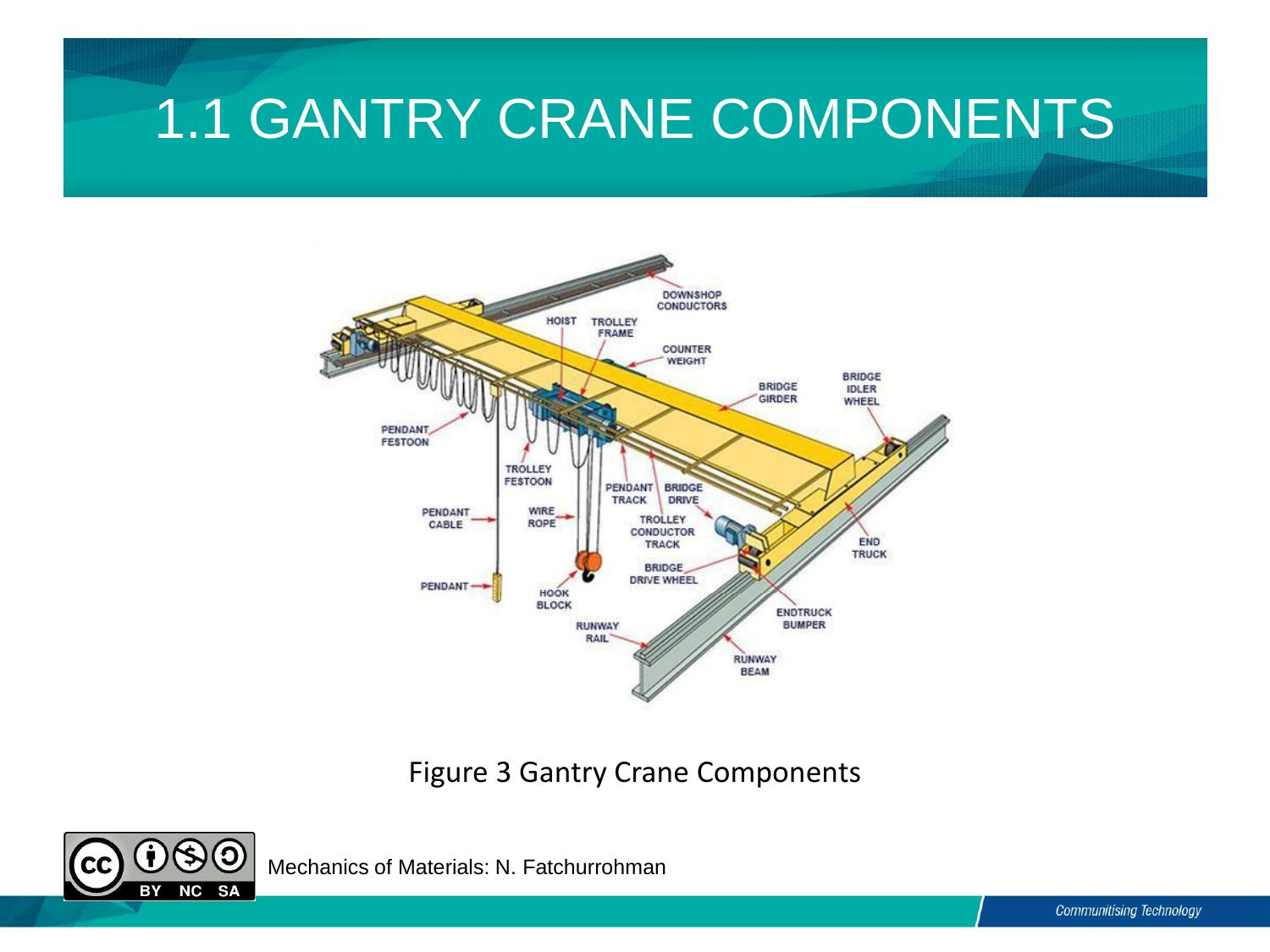

- **The Bridge** It is made up of a single or double girder, where it depends on the requirements and configuration, and also a set of end trucks at either end.
- **End Trucks** The end trucks of bridge crane are situated on both sides of the span. It is the place for the bridge wheel assemblies, where it allows the whole crane to travel along the complete length of the bay. The wheel assemblies, which are mounted to the runway beams in the bridge end trucks can travel along rails.
- **Girder(s)** It is the structure in which the trolley is supported, and connected to the end trucks. It is a beams and considered to be the principal element of the crane.